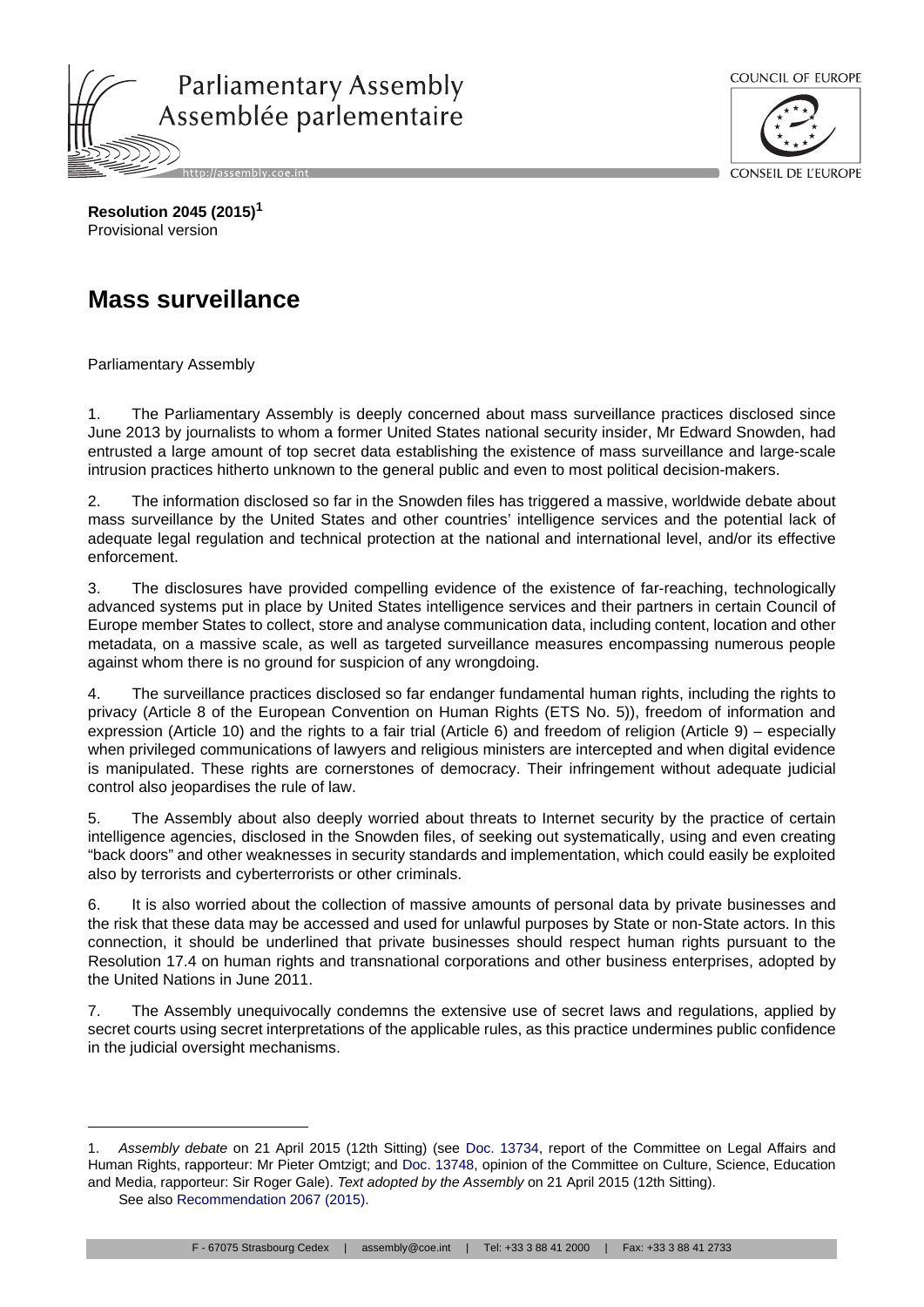## *Resolution 2045 (2015)*

8. The consequences of mass surveillance tools such as those developed by the United States and allied services falling into the hands of authoritarian regimes would be catastrophic. In times of crisis, it is not impossible for executive power to fall into the hands of extremist politicians, even in established democracies. High-technology surveillance tools are already in use in a number of authoritarian regimes and are used to track down opponents and to suppress freedom of information and expression. In this regard, the Assembly is deeply concerned about recent legislative changes in the Russian Federation which offer opportunities for enhanced mass surveillance through social networks and Internet services.

9. In several countries, a massive "Surveillance-Industrial Complex" has evolved, fostered by the culture of secrecy surrounding surveillance operations, their highly technical character and the fact that both the seriousness of alleged threats and the need for specific counter-measures and their costs and benefits are difficult to assess for political and budgetary decision-makers without relying on input from interested groups themselves. These powerful structures risk escaping democratic control and accountability and they threaten the free and open character of our societies.

10. The Assembly notes that the law in most States provides some protection for the privacy of their own citizens, but not of foreigners. The Snowden files have shown that the United States National Security Agency (NSA) and their foreign partners, in particular among the "Five Eyes" partners (Australia, Canada, New Zealand, the United Kingdom and the United States) circumvent national restrictions by exchanging data on each other's citizens.

11. The Assembly recognises the need for effective, targeted surveillance of suspected terrorists and other organised criminal groups. Such targeted surveillance can be an effective tool for law enforcement and crime prevention. At the same time, it notes that, according to independent reviews carried out in the United States, mass surveillance does not appear to have contributed to the prevention of terrorist attacks, contrary to earlier assertions made by senior intelligence officials. Instead, resources that might prevent attacks are diverted to mass surveillance, leaving potentially dangerous persons free to act.

12. The Assembly also recognises the need for transatlantic co-operation in the fight against terrorism and other forms of organised crime. It considers that such co-operation must be based on mutual trust founded on international agreements, respect for human rights and the rule of law. This trust has been severely damaged by the mass surveillance practices revealed in the Snowden files.

13. In order to rebuild trust among the transatlantic partners, among the member States of the Council of Europe and also between citizens and their own governments, a legal framework must be put in place at the national and international level which ensures the protection of human rights, especially the protection of the right to privacy. An effective tool for the enforcement of such a legal and technical framework, besides enhanced judicial and parliamentary scrutiny, is credible protection extended to whistle-blowers who expose violations.

14. The reluctance of the competent United States authorities and their European counterparts to contribute to the clarification of the facts, including their refusal to attend hearings organised by the Assembly and the European Parliament, as well as the harsh treatment of whistle-blower Edward Snowden, does not contribute to restoring mutual trust and public confidence.

15. The Assembly welcomes initiatives within the US Congress to review existing legislation in order to minimise abuses, as well as the German Bundestag's decision to set up a committee of inquiry into the repercussions of the NSA affair in Germany. It calls on the Bundestag committee to carry out its tasks of holding to account the executive and seeking the truth without regard to party-political considerations and encourages other parliaments to embark on similar inquiries.

16. Recalling the findings of the report on the Democratic Oversight of the Security Services adopted by the European Commission for Democracy through Law (Venice Commission) in 2015, the Assembly emphasises that parliaments should play a major role in monitoring, scrutinising and controlling national security services and armed forces in order to ensure respect for human rights, the rule of law and democratic accountability, as well as international law. The sub-contracting of security or intelligence operations to private firms should be the exception and must not reduce democratic oversight of such operations.